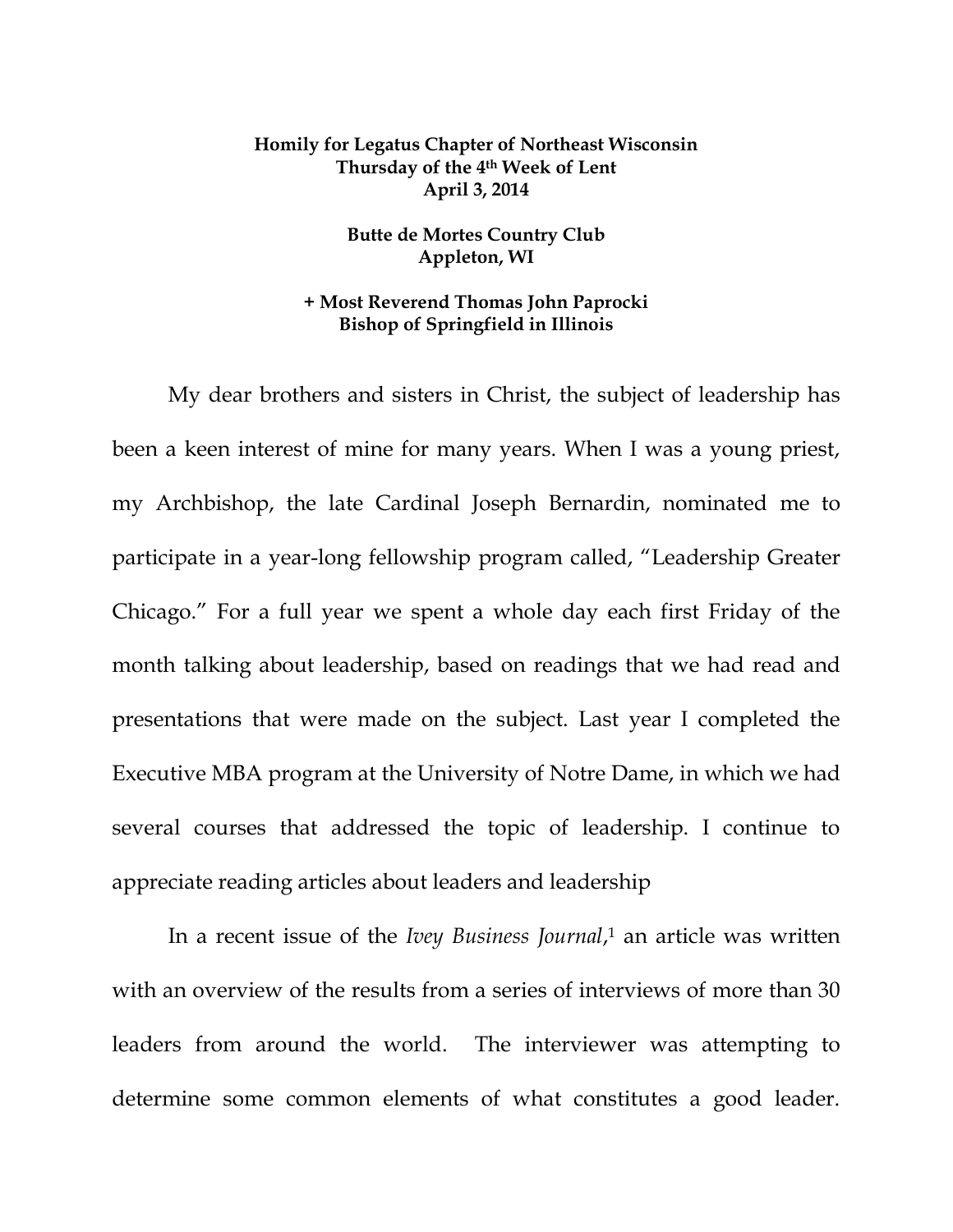While the author concluded that there is no silver-bullet to answer this question, he did conclude that a very important part of the answer was that good leaders develop through constant learning at various levels.

One of the common avenues mentioned by those interviewed was the importance of learning from other leaders and role models who have been successful in leadership. The insights and experiences of those leaders offer ideas for best practices and provide encouragement to others who desire also to be effective in leadership. There is no shortage of great leaders from the relatively short history of our country in the areas of politics and business from whom we can learn many valuable lessons. As people of faith, we have a much wider pool to draw from, including the many saints throughout the ages, as well as the many figures from the Scriptures, both from the New Testament and the Old.

In our first reading for today's Mass, we are presented with the example of one of the greatest leaders of the Old Testament, Moses.<sup>2</sup> While Moses may not be the first person that comes to mind regarding how to run an organization in our modern world, his example offers many helpful lessons that are well worth learning, especially for us who are consciously aware of the need to incorporate faith into the way that we practice our

2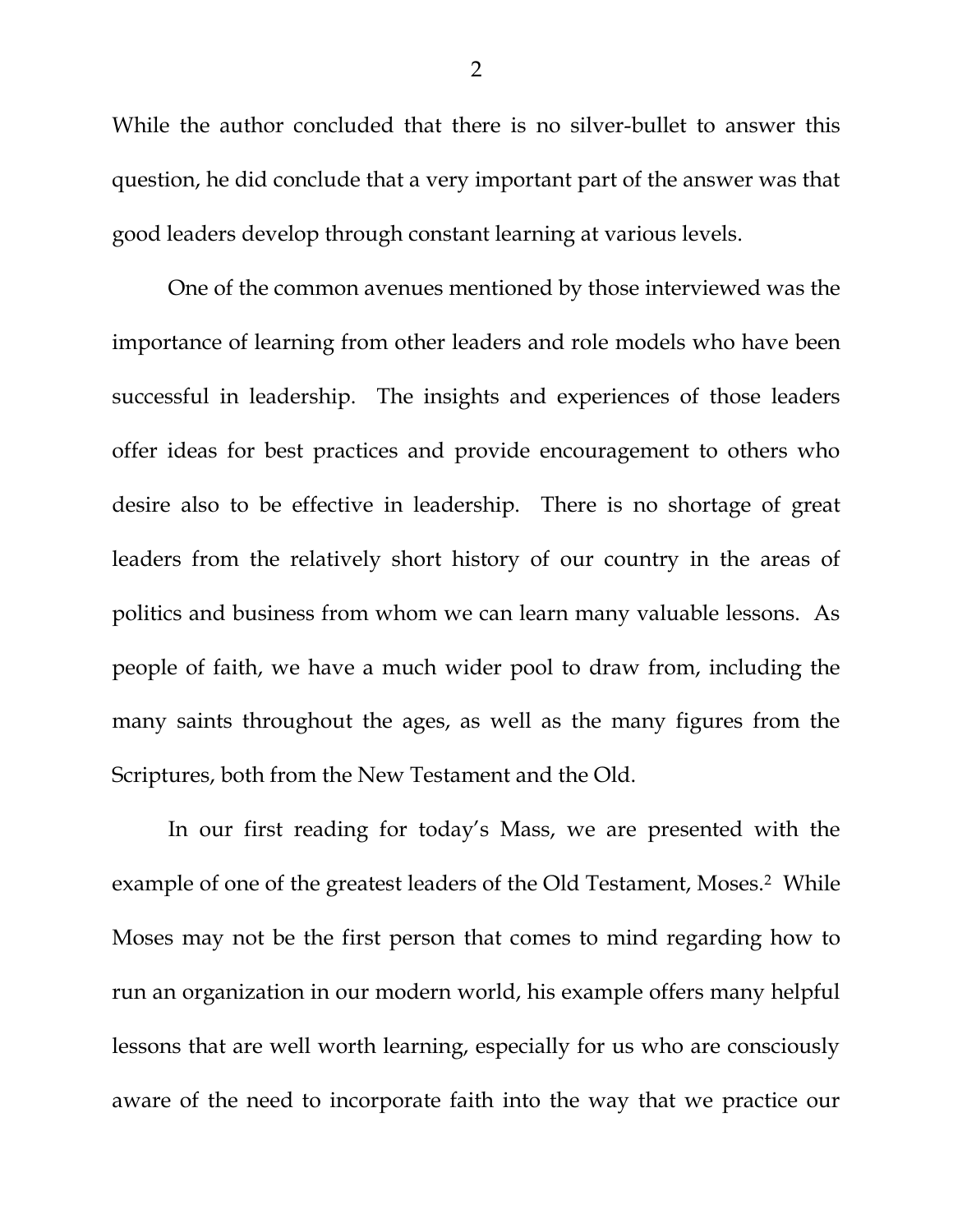leadership. One such example is the practice of delegating responsibilities to others. Actually, it was Moses' father-in-law who offered this advice when he saw Moses sitting all day listening to people's complaints and arbitrating their disputes. He recognized that Moses would wear himself out trying to do this all by himself, so he suggested enlisting the assistance of others to help him with the less difficult cases. <sup>3</sup> From this we get the practice of appellate courts and the management concept of delegating responsibilities to others.

The reading for today recounts how God instructed Moses to go down to the people who had begun to worship the idol of the molten calf. The Lord expresses His anger with the people and tells Moses that He has in His mind to wipe them out and start over with a new people whom He will form into a great nation.

Without delving into the deep theological discussion about God and His changed reaction, we can focus on how Moses responded in this circumstance and how his response provides a helpful lesson for us. Moses becomes aware of the failings of the people that he had been chosen to lead, but he was not willing to give up on them. Rather, he pleads on their behalf with God that they receive pardon and mercy so that they might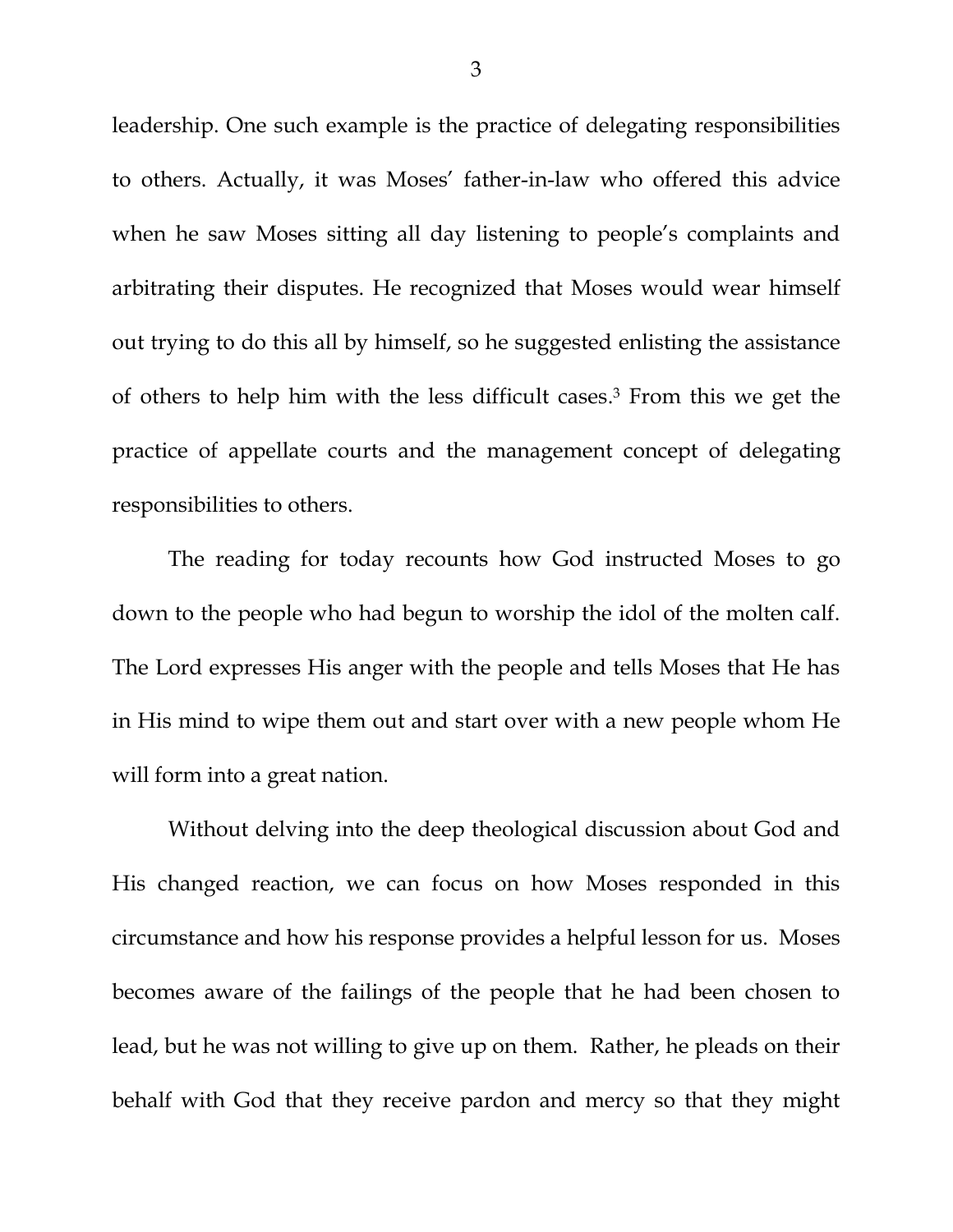continue to have the opportunity to realize and live their position of being God's chosen people.

Moses' reaction can show us how important it is for us as leaders to value the people that we lead. It may be tempting, when we see somebody not performing to their potential, to remove them from their position or even eliminate them from the organization. While there may be circumstances when such action is necessary, we should generally seek to do what we can to assist that person. It may be that they just need some words of encouragement from us. In other cases, the person might need some additional training or resources to assist them in their work. Even if we determine that a move *is* needed, that change must be undertaken while always respecting the dignity that is due to them as a person. In all cases, we should imitate Moses in praying to God for them and for the needs and struggles that they are facing. Jesus tells us in today's Gospel that if we believe Moses, we believe Him.<sup>4</sup>

As Catholic leaders, we must always realize, as Blessed John Paul II reminds us, that workers constitute "the firm's most valuable asset."<sup>5</sup> The ends of making a profit or satisfying the shareholders can never replace the attention that we give to the people whom we have the privilege of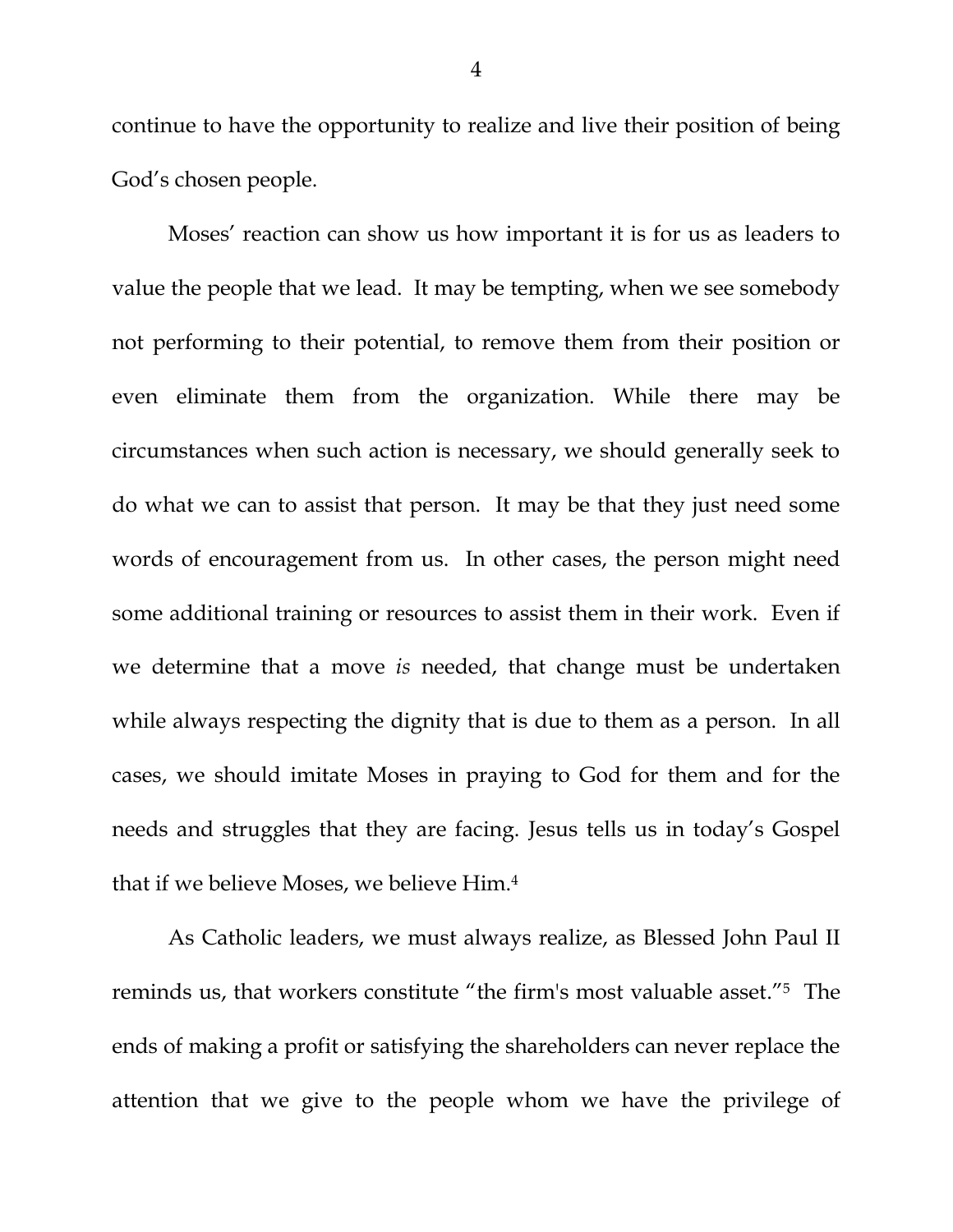serving. This all begins, as I just mentioned, by praying for our people every day. By doing this, we keep before our eyes the awareness that each individual is a child of God and that we are called to assist them in our capacity as leaders.

When it comes to our own particular judgment, we will be held accountable for how we have treated our neighbor, which for us as leaders, includes in a very special way those whom we have led. I am confident that the Lord is not going to ask us at the Last Judgment about our profit margins or about how many deals with clients we were able to close. The Lord will be looking for how well we have served His people as His stewards, always seeking to provide for their needs and to assist them in realizing their full potential as human beings made in His image and likeness. As a Catholic leader, this is the true mark of success and one that will prepare us to be worthy to achieve our ultimate goal of eternal life in Heaven.

As we continue our celebration of the Eucharist, let us ask the Lord for the grace to imitate Him who is our greatest model of leadership. May we pattern our leadership on Him who came not to be served, but to serve those under our care with love and mercy, assisting them on their journey